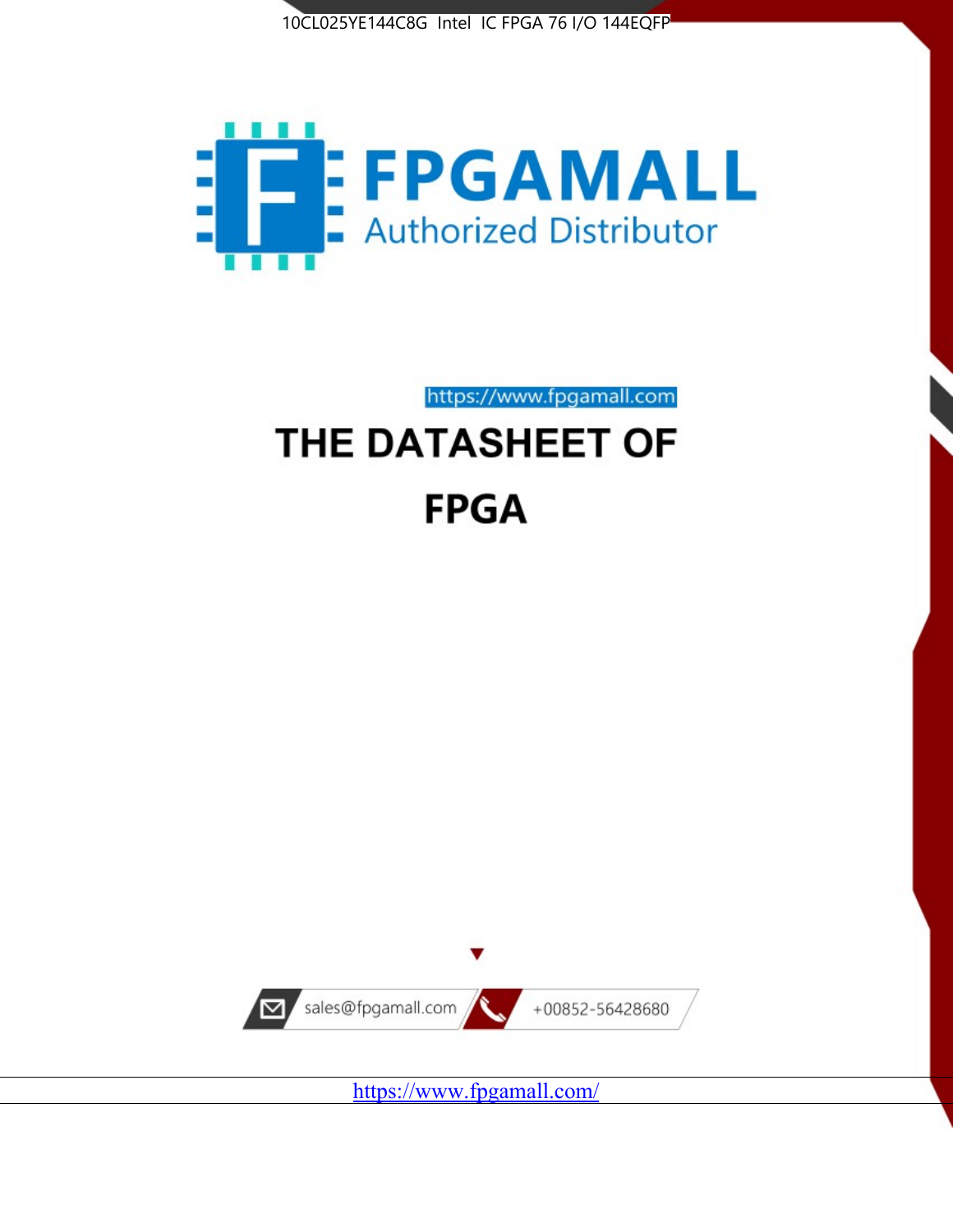10CL025YE144C8G Intel IC FPGA 76 I/O 144EQFP



# **Intel® Cyclone® 10 LP Device Overview**



**C10LP51001 | 2020.05.21** Latest document on the web: **[PDF](https://www.intel.com/content/dam/www/programmable/us/en/pdfs/literature/hb/cyclone-10/c10lp-51001.pdf)** | **[HTML](https://www.intel.com/content/www/us/en/programmable/documentation/hci1490246873896.html)**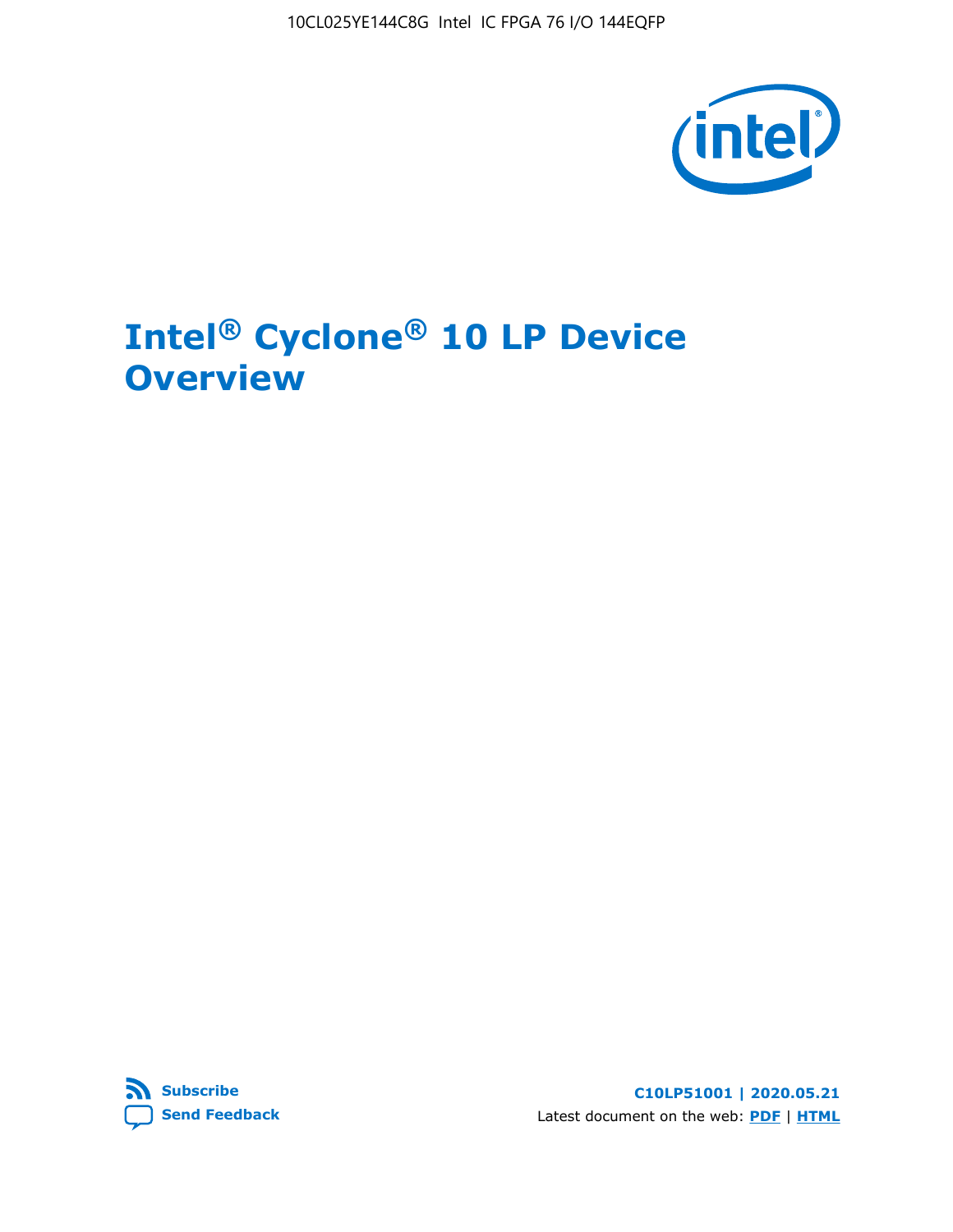

# **Contents**

| Document Revision History for Intel Cyclone 10 LP Device Overview10 |  |
|---------------------------------------------------------------------|--|
|                                                                     |  |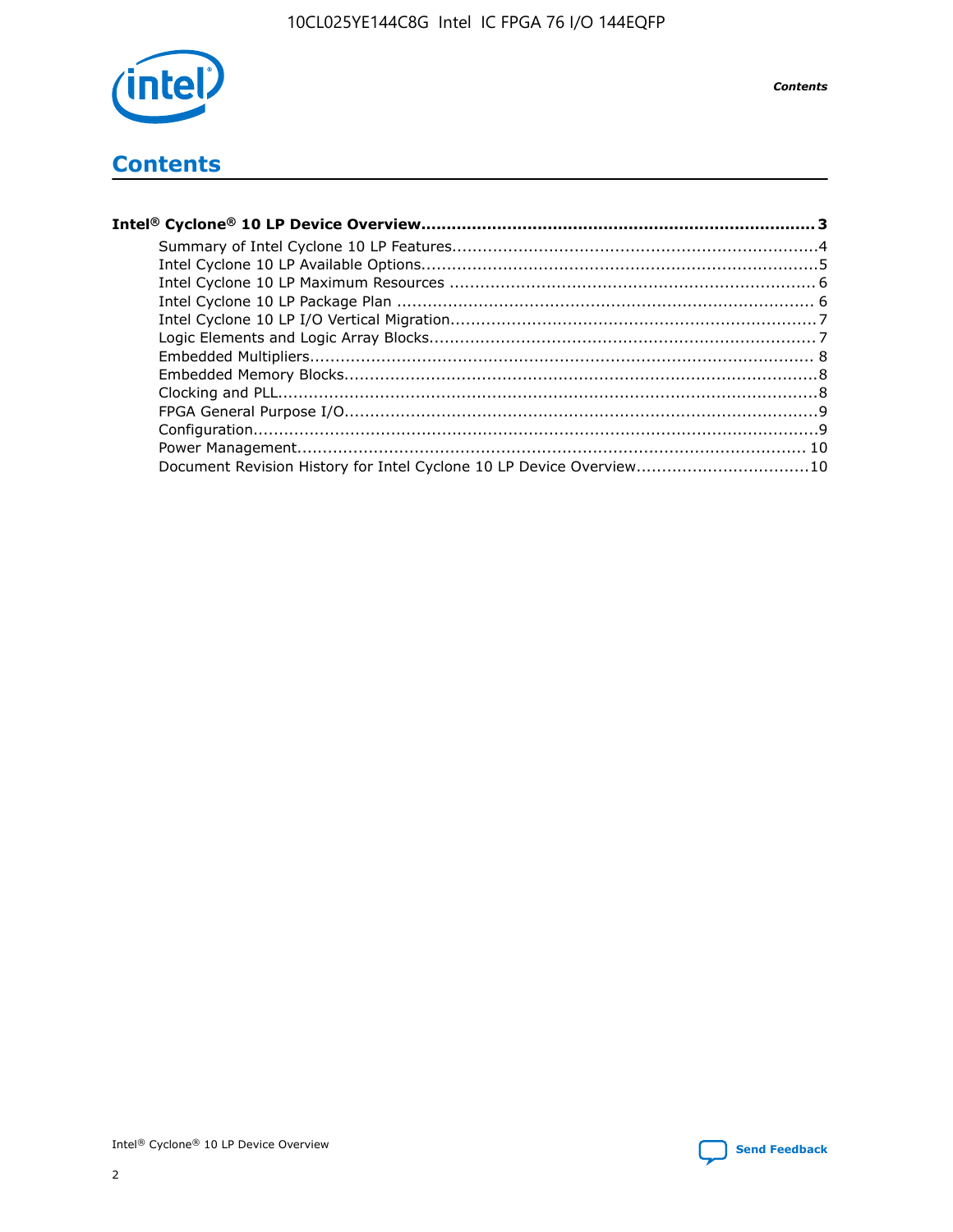

# **Intel® Cyclone® 10 LP Device Overview**

The Intel® Intel Cyclone® 10 LP FPGAs are optimized for low cost and low static power, making them ideal for high-volume and cost-sensitive applications.

Intel Cyclone 10 LP devices provide a high density sea of programmable gates, onboard resources, and general purpose I/Os. These resources satisfies the requirements of I/O expansion and chip-to-chip interfacing. The Intel Cyclone 10 LP architecture suits smart and connected end applications across many market segments:

- Industrial and automotive
- Broadcast, wireline, and wireless
- Compute and storage
- Government, military, and aerospace
- Medical, consumer, and smart energy

The free but powerful Intel Quartus® Prime Lite Edition software suite of design tools meets the requirements of several classes of users:

- Existing FPGA designers
- Embedded designers using the FPGA with Nios® II processor
- Students and hobbyists who are new to FPGA

Advanced users who require access to the full IP Base Suite can subscribe to the Intel Quartus Prime Standard Edition or purchase the license separately.

#### **Related Information**

- [Software Development Tools, Nios II Processor](https://www.altera.com/products/processors/design-tools.html) Provides more information about the Nios II 32-bit soft IP processor and Embedded Design Suite (EDS).
- [Intel Quartus Prime IP Base Suite](https://www.altera.com/products/intellectual-property/design/ip-base-suite.html)
- **[Intel Quartus Prime Editions](https://www.altera.com/products/design-software/fpga-design/quartus-prime/download.html)**

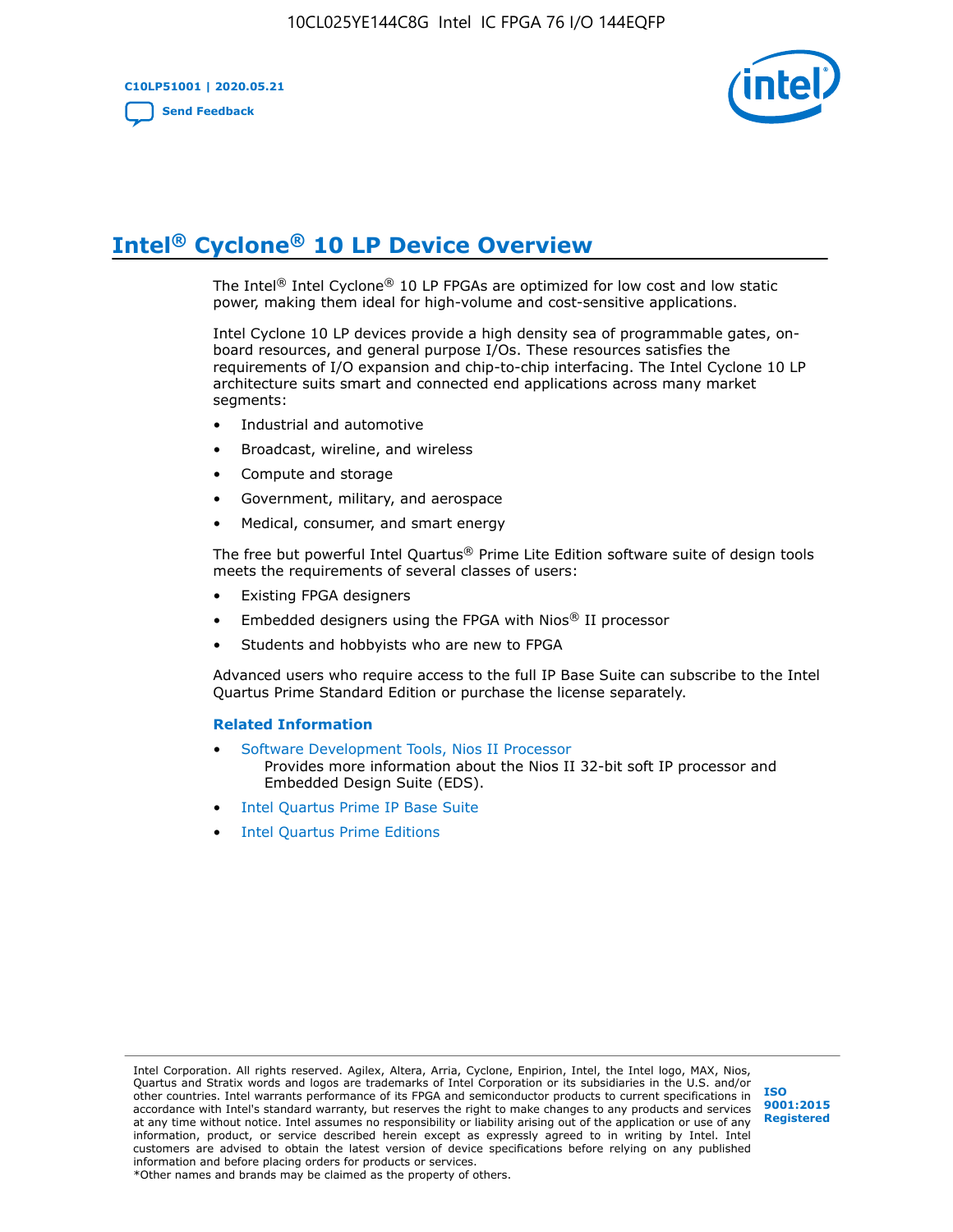

## **Summary of Intel Cyclone 10 LP Features**

## **Table 1. Summary of Features for Intel Cyclone 10 LP Devices**

| <b>Feature</b>                  | <b>Description</b>                                                                                                                                                                                                                                        |
|---------------------------------|-----------------------------------------------------------------------------------------------------------------------------------------------------------------------------------------------------------------------------------------------------------|
| Technology                      | Low-cost, low-power FPGA fabric<br>٠<br>1.0 V and 1.2 V core voltage options<br>Available in commercial, industrial, and automotive temperature grades                                                                                                    |
| Packaging                       | Several package types and footprints:<br>٠<br>- FineLine BGA (FBGA)<br>- Enhanced Thin Quad Flat Pack (EQFP)<br>- Ultra FineLine BGA (UBGA)<br>- Micro FineLine BGA (MBGA)<br>Multiple device densities with pin migration capability<br>RoHS6 compliance |
| Core architecture               | Logic elements (LEs)-four-input look-up table (LUT) and register<br>٠<br>Abundant routing/metal interconnect between all LEs<br>$\bullet$                                                                                                                 |
| Internal memory<br>blocks       | M9K-9-kilobits (Kb) of embedded SRAM memory blocks, cascadable<br>$\bullet$<br>Configurable as RAM (single-port, simple dual port, or true dual port), FIFO buffers, or ROM<br>$\bullet$                                                                  |
| Embedded multiplier<br>blocks   | One $18 \times 18$ or two 9 $\times$ 9 multiplier modes, cascadable<br>$\bullet$<br>Complete suite of DSP IPs for algorithmic acceleration<br>٠                                                                                                           |
| Clock networks                  | Global clocks that drive throughout entire device, feeding all device quadrants<br>٠<br>Up to 15 dedicated clock pins that can drive up to 20 global clocks                                                                                               |
| Phase-locked loops<br>(PLLs)    | Up to four general purpose PLLs<br>$\bullet$<br>Provides robust clock management and synthesis<br>$\bullet$                                                                                                                                               |
| General-purpose I/Os<br>(GPIOs) | Multiple I/O standards support<br>$\bullet$<br>Programmable I/O features<br>$\bullet$<br>True LVDS and emulated LVDS transmitters and receivers<br>٠<br>On-chip termination (OCT)<br>$\bullet$                                                            |
| SEU mitigation                  | SEU detection during configuration and operation                                                                                                                                                                                                          |
| Configuration                   | Active serial (AS), passive serial (PS), fast passive parallel (FPP)<br>$\bullet$<br>JTAG configuration scheme<br>$\bullet$<br>Configuration data decompression<br>Remote system upgrade<br>$\bullet$                                                     |

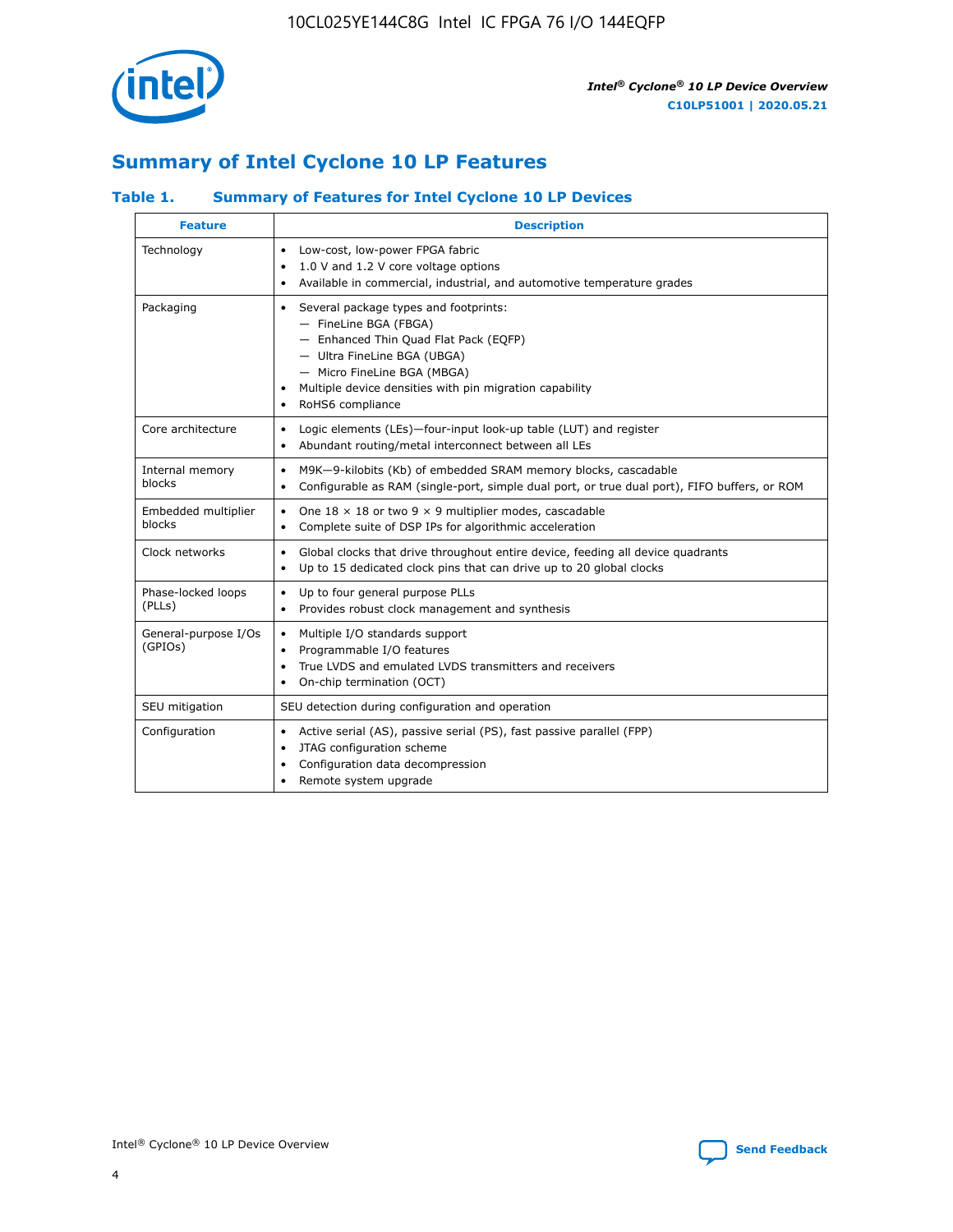*Intel® Cyclone® 10 LP Device Overview* **C10LP51001 | 2020.05.21**



## **Intel Cyclone 10 LP Available Options**

#### **Figure 1. Sample Ordering Code and Available Options for Intel Cyclone 10 LP Devices —Preliminary**



#### **Related Information**

#### [Extended Temperature Device Support](https://www.intel.com/content/www/us/en/products/programmable/temperature.html)

Lists the ordering part number of devices that support the extended industrial operating temperature, the devices' operational speed grade, and Intel Quartus Prime option to set for performing timing analysis at the extended junction temperature range.

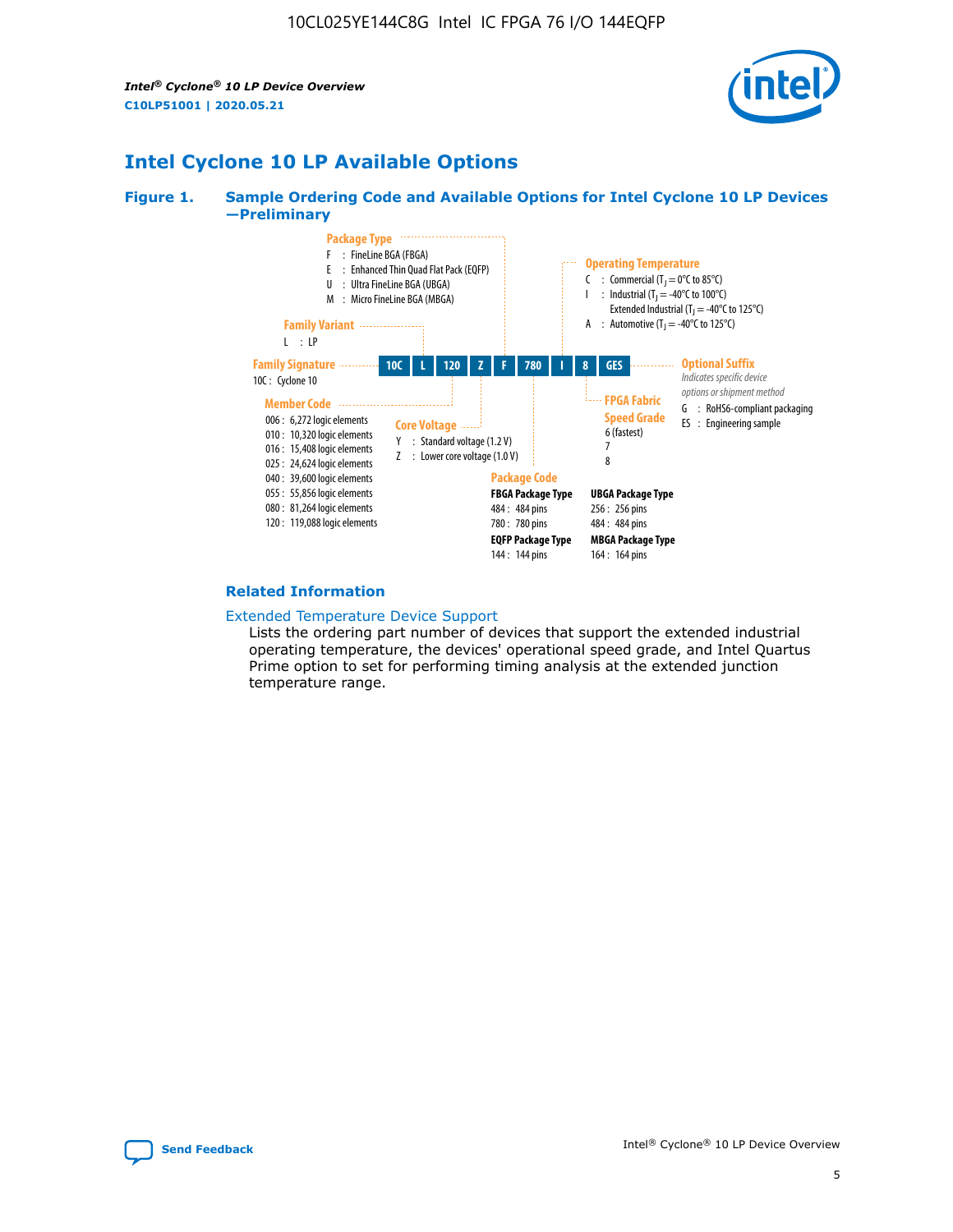

## **Intel Cyclone 10 LP Maximum Resources**

### **Table 2. Maximum Resource Counts for Intel Cyclone 10 LP Devices**

|                           | <b>Resource</b>  | <b>Device</b>  |                |                |                |                |                |                |                |
|---------------------------|------------------|----------------|----------------|----------------|----------------|----------------|----------------|----------------|----------------|
|                           |                  | <b>10CL006</b> | <b>10CL010</b> | <b>10CL016</b> | <b>10CL025</b> | <b>10CL040</b> | <b>10CL055</b> | <b>10CL080</b> | <b>10CL120</b> |
| Logic Elements (LE)       |                  | 6,272          | 10,320         | 15,408         | 24,624         | 39,600         | 55,856         | 81,264         | 119,088        |
| M9K                       | <b>Block</b>     | 30             | 46             | 56             | 66             | 126            | 260            | 305            | 432            |
| Memory                    | Capacity<br>(Kb) | 270            | 414            | 504            | 594            | 1,134          | 2,340          | 2,745          | 3,888          |
| $18 \times 18$ Multiplier |                  | 15             | 23             | 56             | 66             | 126            | 156            | 244            | 288            |
| <b>PLL</b>                |                  | 2              | 2              | 4              | 4              | $\overline{4}$ | 4              | $\overline{4}$ | 4              |
| Clock                     |                  | 20             | 20             | 20             | 20             | 20             | 20             | 20             | 20             |
| Maximum I/O               |                  | 176            | 176            | 340            | 150            | 325            | 321            | 423            | 525            |
| Maximum LVDS              |                  | 65             | 65             | 137            | 52             | 124            | 132            | 178            | 230            |

## **Intel Cyclone 10 LP Package Plan**

#### **Table 3. Package Plan for Intel Cyclone 10 LP Devices**

The GPIO counts do not include the DCLK pins. The LVDS counts include DIFFIO and DIFFCLK pairs only-LVDS I/Os with both p and n pins. Refer to the related information.

| <b>Device</b> | <b>Package</b>                                    |             |                           |             |                             |             |                           |             |                             |                   |                             |                   |             |
|---------------|---------------------------------------------------|-------------|---------------------------|-------------|-----------------------------|-------------|---------------------------|-------------|-----------------------------|-------------------|-----------------------------|-------------------|-------------|
|               | M164<br><b>Type</b><br>164-pin MBGA               |             | 256-pin UBGA              | <b>U256</b> | <b>U484</b><br>484-pin UBGA |             | E144<br>144-pin EQFP      |             | <b>F484</b><br>484-pin FBGA |                   | <b>F780</b><br>780-pin FBGA |                   |             |
|               | <b>Size</b><br>$8 \text{ mm} \times 8 \text{ mm}$ |             | $14$ mm $\times$ 14<br>mm |             | $19$ mm $\times$ 19<br>mm   |             | $22$ mm $\times$ 22<br>mm |             | $23$ mm $\times$ 23<br>mm   |                   | $29$ mm $\times$ 29<br>mm   |                   |             |
|               | <b>Ball</b><br><b>Pitch</b>                       | $0.5$ mm    |                           | $0.8$ mm    |                             | $0.8$ mm    |                           | $0.5$ mm    |                             | 1.0 <sub>mm</sub> |                             | 1.0 <sub>mm</sub> |             |
|               | I/O<br><b>Type</b>                                | <b>GPIO</b> | <b>LVDS</b>               | <b>GPIO</b> | <b>LVDS</b>                 | <b>GPIO</b> | <b>LVDS</b>               | <b>GPIO</b> | <b>LVDS</b>                 | <b>GPIO</b>       | <b>LVDS</b>                 | <b>GPIO</b>       | <b>LVDS</b> |
| 10CL006       |                                                   |             |                           | 176         | 65                          |             |                           | 88          | 22                          |                   |                             |                   |             |
| 10CL010       |                                                   | 101         | 26                        | 176         | 65                          |             |                           | 88          | 22                          |                   |                             |                   |             |
| 10CL016       |                                                   | 87          | 22                        | 162         | 53                          | 340         | 137                       | 78          | 19                          | 340               | 137                         |                   |             |
| 10CL025       |                                                   | —           | —                         | 150         | 52                          | —           |                           | 76          | 18                          | -                 | —                           |                   |             |
| 10CL040       |                                                   |             |                           |             |                             | 325         | 124                       |             |                             | 325               | 124                         |                   |             |
| 10CL055       |                                                   |             |                           |             |                             | 321         | 132                       |             |                             | 321               | 132                         |                   |             |
| 10CL080       |                                                   |             |                           |             |                             | 289         | 110                       |             |                             | 289               | 110                         | 423               | 178         |
| 10CL120       |                                                   |             |                           |             |                             |             |                           |             |                             | 277               | 103                         | 525               | 230         |

### **Related Information**

- [Why does the Intel Quartus Prime software device pin-out show a different](https://www.intel.com/content/altera-www/global/en_us/index/support/support-resources/knowledge-base/component/2020/why-does-intel--quartus--device-pinout-pin-count-shows-a-differe0.html) [number of pins compared to the Intel Cyclone 10 LP Device Overview?](https://www.intel.com/content/altera-www/global/en_us/index/support/support-resources/knowledge-base/component/2020/why-does-intel--quartus--device-pinout-pin-count-shows-a-differe0.html)
- [How is the LVDS pair count that is published in the Intel Cyclone 10 LP Device](https://www.intel.com/content/altera-www/global/en_us/index/support/support-resources/knowledge-base/component/2020/how-is-the-lvds-pair-count-in-intel--cyclone--10-device-overview.html) [Overview calculated?](https://www.intel.com/content/altera-www/global/en_us/index/support/support-resources/knowledge-base/component/2020/how-is-the-lvds-pair-count-in-intel--cyclone--10-device-overview.html)

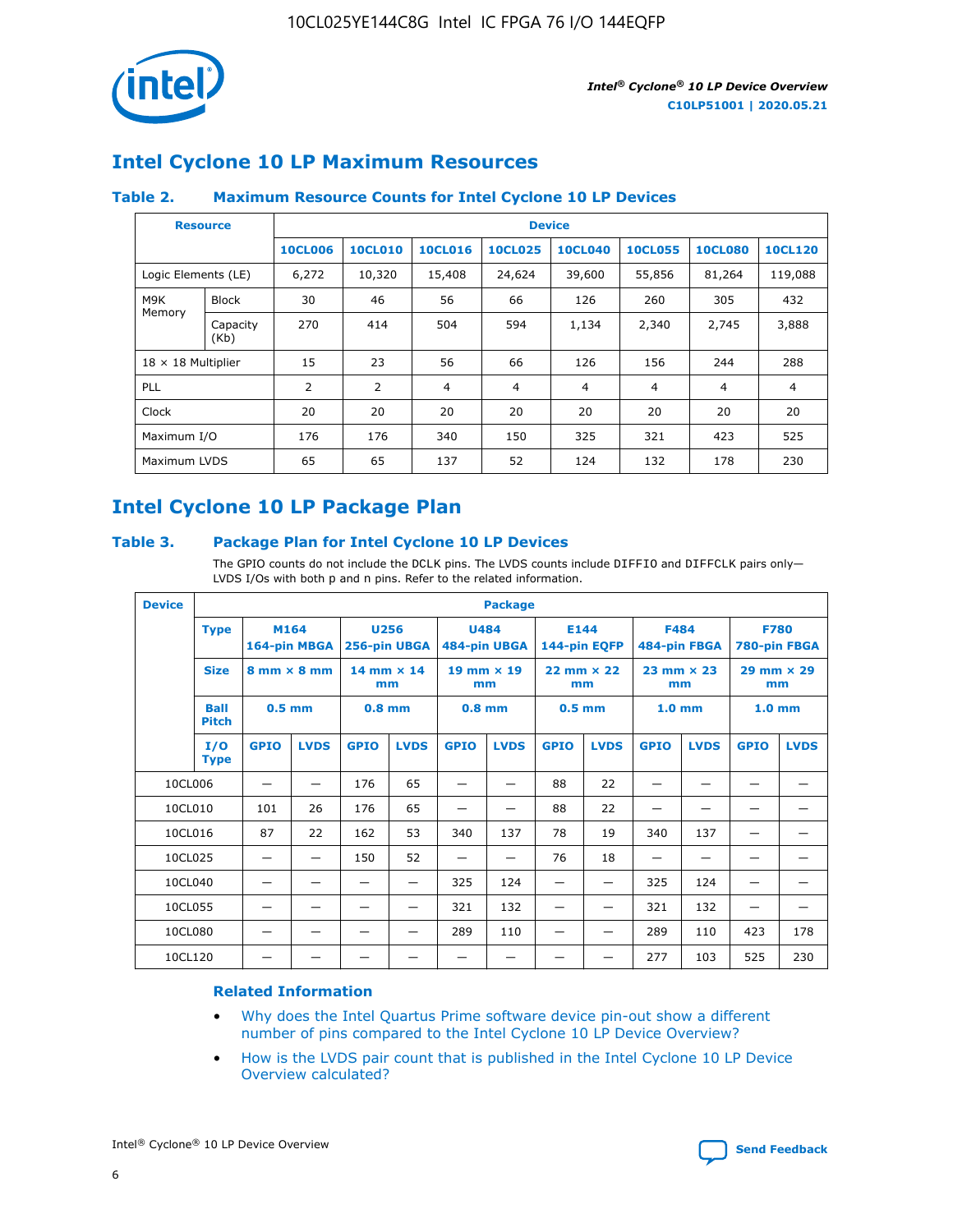*Intel® Cyclone® 10 LP Device Overview* **C10LP51001 | 2020.05.21**



## **Intel Cyclone 10 LP I/O Vertical Migration**

#### **Figure 2. Migration Capability Across Intel Cyclone 10 LP Devices**

- The arrows indicate the migration paths. The devices included in each vertical migration path are shaded. Devices with lesser I/O resources in the same path have lighter shades.
- To achieve full I/O migration across devices in the same migration path, restrict I/O usage to match the device with the lowest I/O count.



*Note:* To verify the pin migration compatibility, use the Pin Migration View window in the Intel Quartus Prime software Pin Planner.

## **Logic Elements and Logic Array Blocks**

The LAB consists of 16 logic elements (LE) and a LAB-wide control block. An LE is the smallest unit of logic in the Intel Cyclone 10 LP device architecture. Each LE has four inputs, a four-input look-up table (LUT), a register, and output logic. The four-input LUT is a function generator that can implement any function with four variables.

#### **Figure 3. Intel Cyclone 10 LP Device Family LEs**



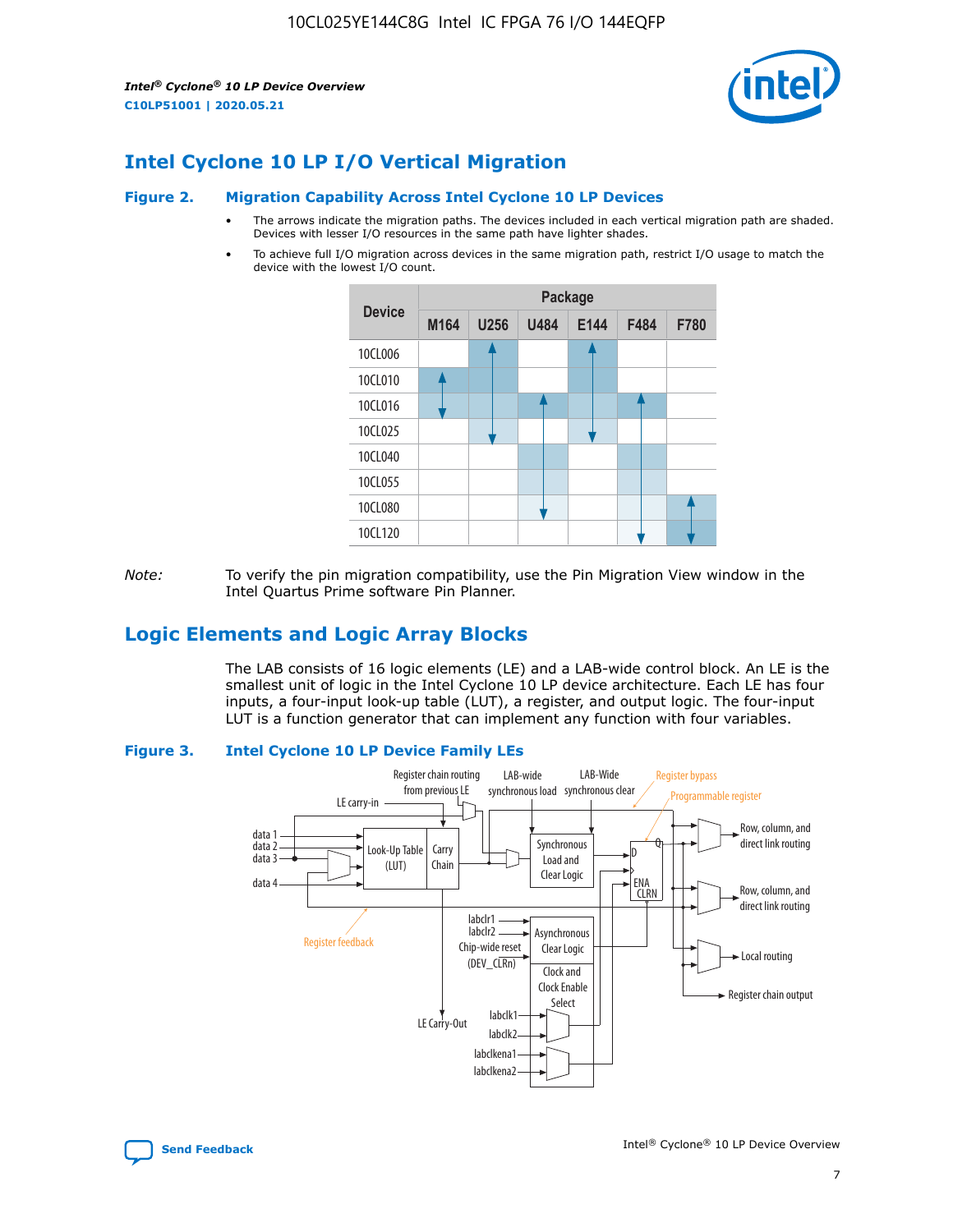

## **Embedded Multipliers**

Each embedded multiplier block in Intel Cyclone 10 LP devices supports one individual  $18 \times 18$ -bit multiplier or two individual 9  $\times$  9-bit multipliers. You can cascade the multiplier blocks to form wider or deeper logic structures.

You can control the operation of the embedded multiplier blocks using the following options:

- Parameterize the relevant IP cores with the Intel Quartus Prime parameter editor
- Infer the multipliers directly with VHDL or Verilog HDL

Intel and partners offer popular DSP IPs for Intel Cyclone 10 LP devices, including:

- Finite impulse response (FIR)
- Fast Fourier transform (FFT)
- Numerically controlled oscillator (NCO) functions

For a streamlined DSP design flow, the DSP Builder tool integrates the Intel Quartus Prime software with MathWorks Simulink and MATLAB design environments.

## **Embedded Memory Blocks**

The embedded memory structure consists of M9K memory blocks columns. Each M9K memory block of a Intel Cyclone 10 LP device provides 9 Kb of on-chip memory. You can cascade the memory blocks to form wider or deeper logic structures.

You can configure the M9K memory blocks as RAM, FIFO buffers, or ROM.

#### **Table 4. M9K Operation Modes and Port Widths**

| <b>Operation Modes</b> | <b>Port Widths</b>                           |
|------------------------|----------------------------------------------|
| Single port            | $x1, x2, x4, x8, x9, x16, x18, x32, and x36$ |
| Simple dual port       | $x1, x2, x4, x8, x9, x16, x18, x32, and x36$ |
| True dual port         | x1, x2, x4, x8, x9, x16, and x18             |

## **Clocking and PLL**

Intel Cyclone 10 LP devices feature global clock (GCLK) networks, dedicated clock pins, and general purpose PLLs.

- Up to 20 GCLK networks that drive throughout the device
- Up to 15 dedicated clock pins
- Up to four general purpose PLLs with five outputs per PLL

The PLLs provide robust clock management and synthesis for the Intel Cyclone 10 LP device. You can dynamically reconfigure the PLLs in user mode to change the clock phase or frequency.

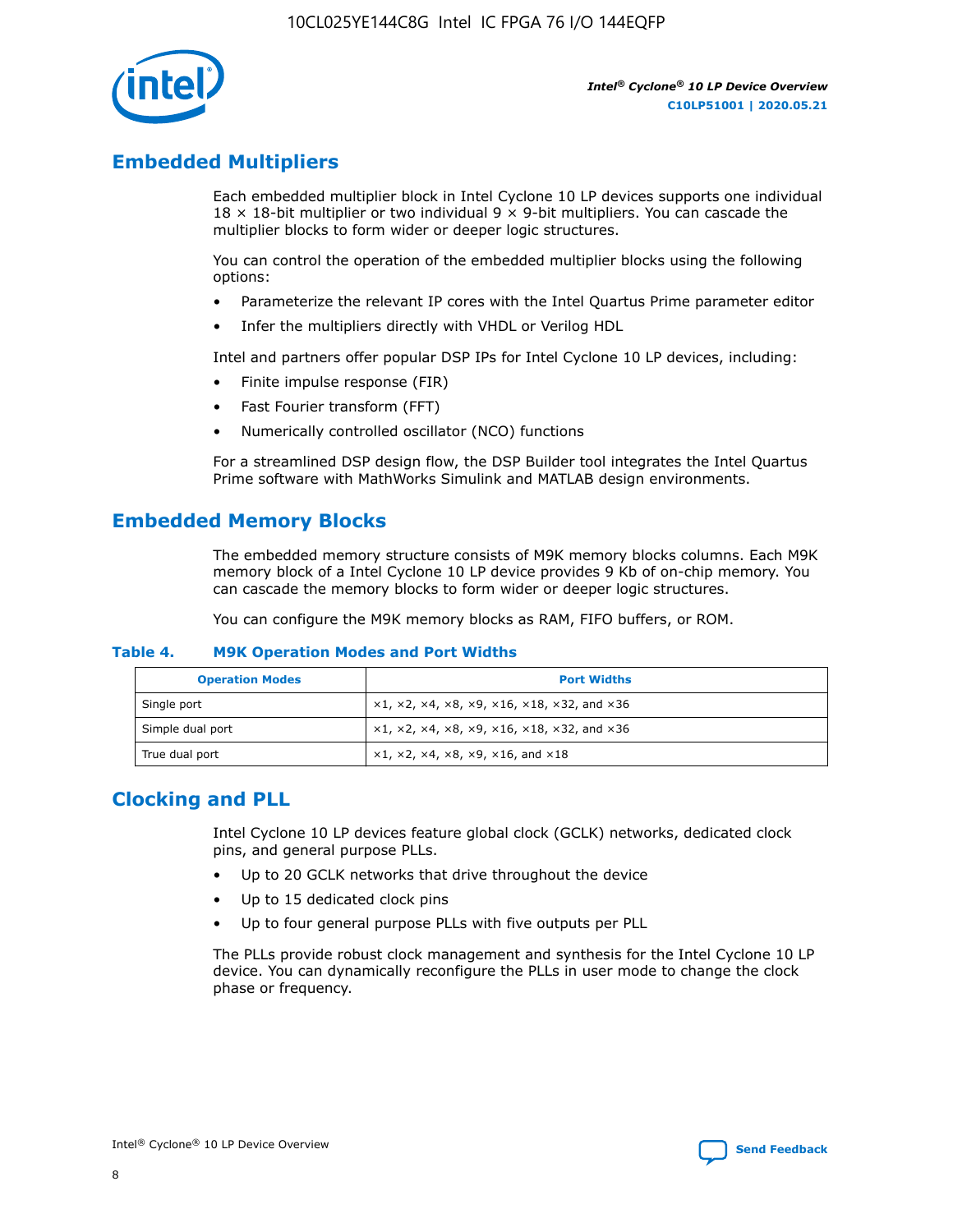*Intel® Cyclone® 10 LP Device Overview* **C10LP51001 | 2020.05.21**



## **FPGA General Purpose I/O**

Intel Cyclone 10 LP devices offer highly configurable GPIOs with these features:

- Support for over 20 popular single-ended and differential I/O standards.
- Programmable bus hold, pull-up resistors, delay, and drive strength.
- Programmable slew rate control to optimize signal integrity.
- Calibrated on-chip series termination ( $R<sub>S</sub>$  OCT) or driver impedance matching ( $R<sub>S</sub>$ ) for single-endd I/O standards.
- True and emulated LVDS buffers with LVDS SERDES implemented using logic elements in the device core.
- Hot socketing support.

## **Configuration**

Intel Cyclone 10 LP devices use SRAM cells to store configuration data. Configuration data is downloaded to the Intel Cyclone 10 LP device each time the device powers up.

You can use EPCS or EPCQ (AS x1) flash configuration devices to store configuration data and configure the Intel Cyclone 10 LP FPGAs.

- Intel Cyclone 10 LP devices support 1.5 V, 1.8 V, 2.5 V, 3.0 V, and 3.3 V programming voltages and several configuration schemes.
- The single-event upset (SEU) mitigation feature detects cyclic redundancy check (CRC) errors automatically during configuration and optionally during user  $mode<sup>(1)</sup>$ .

#### **Table 5. Configuration Schemes and Features Supported by Intel Cyclone 10 LP Devices**

| <b>Configuration Scheme</b> | <b>Configuration Method</b>     | <b>Decompression</b> | <b>Remote System</b><br><b>Upgrade</b> |  |
|-----------------------------|---------------------------------|----------------------|----------------------------------------|--|
| Active serial (AS)          | Serial configuration device     | Yes                  | Yes                                    |  |
| Passive serial (PS)         | External host with flash memory | Yes                  | Yes                                    |  |
|                             | Download cable                  | Yes                  |                                        |  |
| Fast passive parallel (FPP) | External host with flash memory |                      | Yes                                    |  |
| JTAG                        | External host with flash memory |                      |                                        |  |
|                             | Download cable                  |                      |                                        |  |

#### **Related Information**

[Configuration Devices](https://www.altera.com/products/configuration-devices/overview.html)

Provides more information about the EPCS and EPCQ configuration devices.

 $(1)$  User mode error detection is not supported on 1.0 V core voltage Intel Cyclone 10 LP device variants.

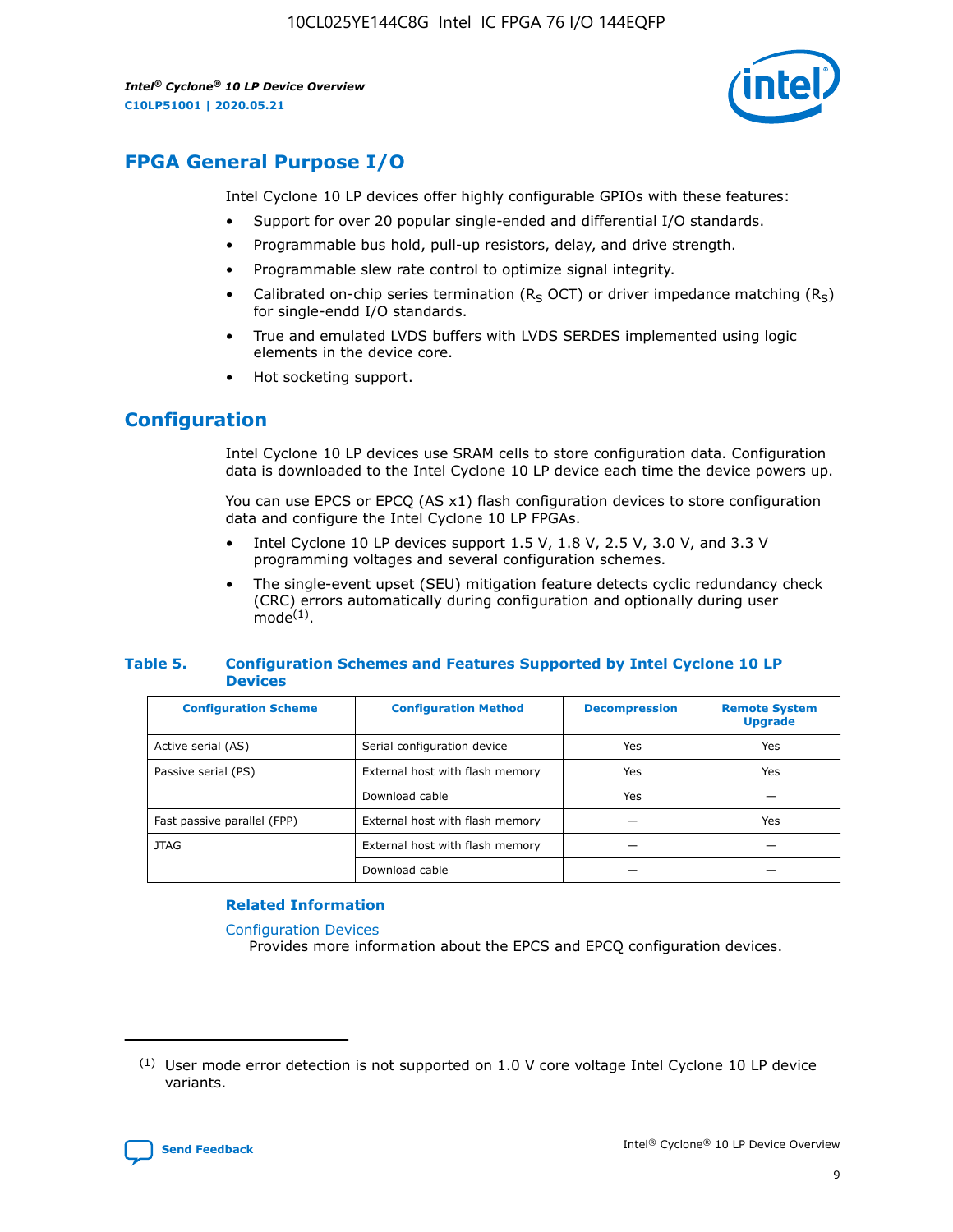

## **Power Management**

Intel Cyclone 10 LP devices are built on optimized low-power process:

- Available in two core voltage options: 1.2 V and 1.0 V
- Hot socketing compliant without needing external components or special design requirements

To accelerate your design schedule, combine Intel Intel Cyclone 10 LP FPGAs with Intel Enpirion® Power Solutions. Intel's ultra-compact and efficient Intel Enpirion PowerSoCs are ideal for meeting Intel Cyclone 10 LP power requirements. Intel Enpirion PowerSoCs integrate most of the required components to provide you fullyvalidated and straightforward solutions with up to 96% efficiency. These advantages reduce your power supply design time and allow you to focus on your IP and FPGA designs.

#### **Related Information**

#### [Enpirion Power Solutions](https://www.altera.com/products/power/devices.html)

Provides more information about Enpirion PowerSoC devices.

## **Document Revision History for Intel Cyclone 10 LP Device Overview**

| <b>Document</b><br><b>Version</b> | <b>Changes</b>                                                                                                                                                                                                                                                        |
|-----------------------------------|-----------------------------------------------------------------------------------------------------------------------------------------------------------------------------------------------------------------------------------------------------------------------|
| 2020.05.21                        | At the package plan table, added description and related information links that explain how the GPIO<br>and LVDS pins are counted.                                                                                                                                    |
| 2019.12.30                        | Added related information link to the <i>Extended Temperature Device Support</i> page that provides a list of<br>devices that support the extended temperature range, their operational speed grade, and related Intel<br>Quartus Prime settings for timing analysis. |

| <b>Date</b> | <b>Version</b> | <b>Changes</b>   |
|-------------|----------------|------------------|
| May 2017    | 2017.05.08     | Initial release. |